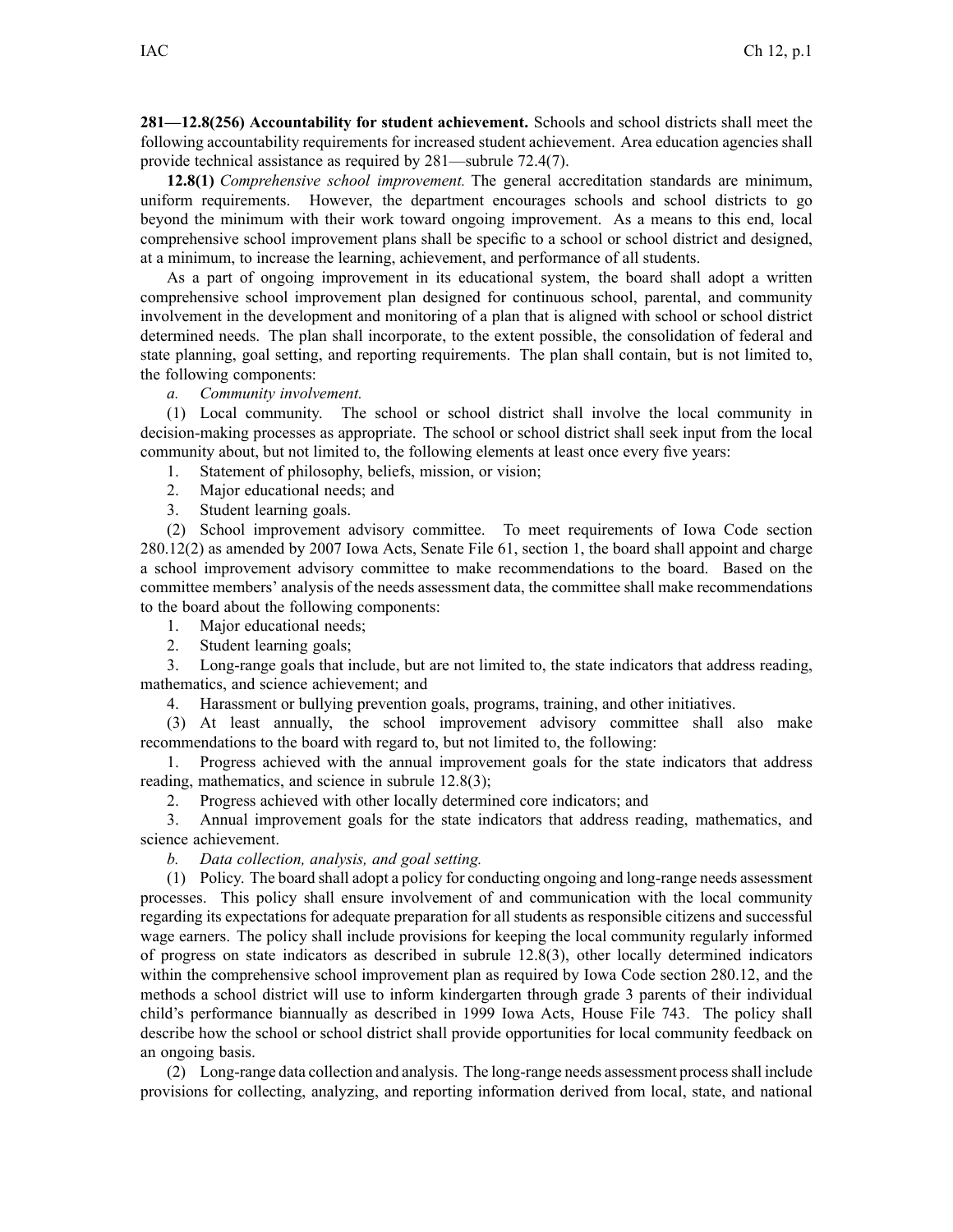sources. The process shall include provisions for reviewing information acquired over time on the following:

- 1. State indicators and other locally determined indicators;
- 2. Locally established student learning goals; and
- 3. Specific data collection required by federal and state programs.

Schools and school districts shall also collect information about additional factors influencing student achievement which may include, but are not limited to, demographics, attitudes, health, and other risk factors.

(3) Long-range goals. The board, with input from its school improvement advisory committee, shall adopt long-range goalsto improve student achievement in at least the areas of reading, mathematics, and science.

(4) Annual data collection and analysis. The ongoing needs assessment process shall include provisions for collecting and analyzing annual assessment data on the state indicators, other locally determined indicators, and locally established student learning goals.

(5) Annual improvement goals. The board, with input from its school improvement advisory committee, shall adopt annual improvement goals based on data from at least one districtwide assessment. The goals shall describe desired annual increase in the curriculum areas of, but not limited to, mathematics, reading, and science achievement for all students, for particular subgroups of students, or both. Annual improvement goals may be set for the early intervention program as described in subrule [12.5\(18\)](https://www.legis.iowa.gov/docs/iac/rule/281.12.5.pdf), other state indicators, locally determined indicators, locally established student learning goals, other curriculum areas, future student employability, or factors influencing student achievement.

*c. Content standards and benchmarks.*

(1) Policy. The board shall adopt <sup>a</sup> policy outlining its procedures for developing, implementing, and evaluating its total curriculum. The policy shall describe <sup>a</sup> process for establishing content standards, benchmarks, performance levels, and annual improvement goals aligned with needs assessment information.

(2) Content standards and benchmarks. The board shall adopt clear, rigorous, and challenging content standards and benchmarks in reading, mathematics, and science to guide the learning of students from the date of school entrance until high school graduation. Included in the local standards and benchmarks shall be the core content standards from Iowa's approved standards and assessment system under the applicable provisions of the federal Elementary and Secondary Education Act. Standards and benchmarks may be adopted for other curriculum areas defined in [281—Chapter](https://www.legis.iowa.gov/docs/iac/chapter/281.12.pdf) 12, Division V. The comprehensive school improvement plan submitted to the department shall contain, at <sup>a</sup> minimum, the core content standards for reading, mathematics, and science. The educational program as defined in [281—Chapter](https://www.legis.iowa.gov/docs/iac/chapter/281.12.pdf) 12, Division II, shall incorporate career education, multicultural and gender fair education, technology integration, global education, higher-order thinking skills, learning skills, and communication skills as outlined in subrules  $12.5(7)$ ,  $12.5(8)$ ,  $12.5(10)$ , and  $12.5(11)$ , and subparagraph [12.8\(1\)](https://www.legis.iowa.gov/docs/iac/rule/281.12.8.pdf)*"c"*(1).

*d. Determination and implementation of actions to meet the needs.* The comprehensive school improvement plan shall include actions the school or school district shall take districtwide in order to accomplish itslong-range and annual improvement goals asrequired in Iowa Code section [280.12\(1\)](https://www.legis.iowa.gov/docs/ico/section/280.12.pdf)*"b."*

(1) Actions shall include, but are not limited to, addressing the improvement of curricular and instructional practices to attain the long-range goals, annual improvement goals, and the early intervention goals as described in subrule [12.5\(18\)](https://www.legis.iowa.gov/docs/iac/rule/281.12.5.pdf).

(2) A school or school district shall document consolidation of state and federal resources and requirements, as appropriate, to implement the actions in its comprehensive school improvement plan. State and federal resources shall be used, as applicable, to suppor<sup>t</sup> implementation of the plan.

(3) A school orschool district may have building-level action plans, aligned with its comprehensive school improvement plan. These may be included in the comprehensive school improvement plan or kept on file at the local level.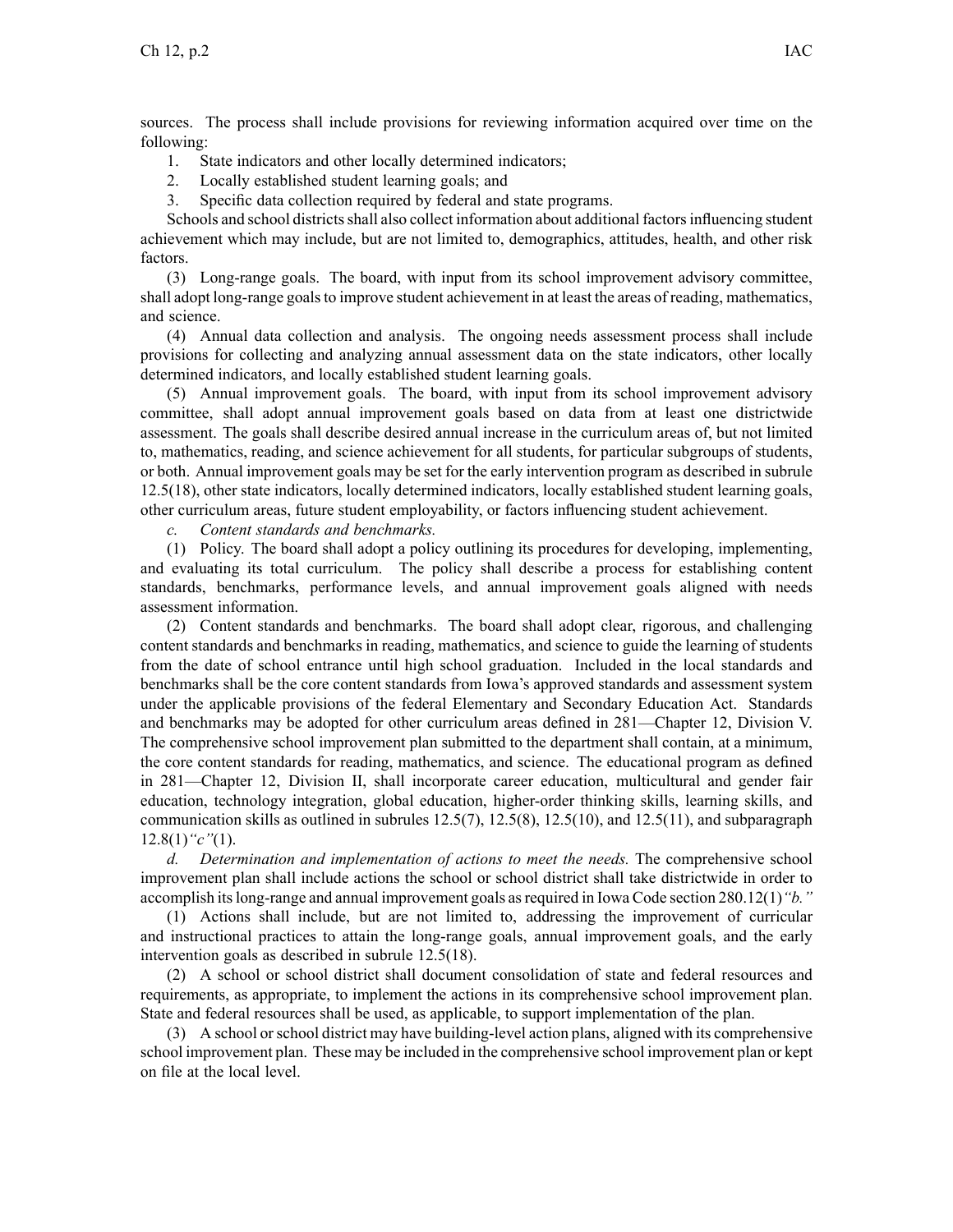*e. Evaluation of the comprehensive school improvement plan.* A school or school district shall develop strategies to collect data and information to determine if the plan has accomplished the goals for which it was established.

*f. Assessment of student progress.* Each school or school district shall include in its comprehensive school improvement plan provisions for districtwide assessment of student progress for all students. The plan shall identify valid and reliable student assessments aligned with local content standards, which include the core content standards referenced in subparagraph [12.8\(1\)](https://www.legis.iowa.gov/docs/iac/rule/281.12.8.pdf)*"c"*(2). These assessments are not limited to commercially developed measures. School districts receiving early intervention funding described in subrule [12.5\(18\)](https://www.legis.iowa.gov/docs/iac/rule/281.12.5.pdf) shall provide for diagnostic reading assessments for kindergarten through grade 3 students.

(1) State indicators. Using at least one districtwide assessment, <sup>a</sup> school or school district shall assess student progress on the state indicators in, but not limited to, reading, mathematics, and science as specified in subrule [12.8\(3\)](https://www.legis.iowa.gov/docs/iac/rule/281.12.8.pdf). At least one districtwide assessment shall allow for, but not be limited to, the comparison of the school or school district's students with students from across the state and in the nation in reading, mathematics, and science.

(2) Performance levels. A school or school district shall establish at least three performance levels on at least one districtwide valid and reliable assessment in the areas of reading and mathematics for at least grades 4, 8, and 11 and science in grades 8 and 10 or use the achievement levels as established by the Iowa Testing Program to meet the intent of this subparagraph (2).

*g. Assurances and support.* A school or school district shall provide evidence that its board has approved and supports the five-year comprehensive school improvement plan and any future revisions of that plan. This assurance includes the commitment for ongoing improvement of the educational system.

*h. Statewide summative assessment.*

(1) For purposes of this chapter, the statewide summative assessment of student progress administered by school districts for purposes of the core academic indicators shall be the summative assessment developed by the Iowa testing program within the University of Iowa college of education and administered by the Iowa testing program's designee. The department may require the Iowa testing program to enter into agreements with such designee to ensure the department is able to comply with Iowa Code chapter [256](https://www.legis.iowa.gov/docs/ico/chapter/2018/256.pdf); this chapter; the requirements of the federal Every Student Succeeds Act, Pub. L. No. 114-95; the requirements of the Family Educational Rights and Privacy Act, 20 U.S.C. 1232g; and any other applicable state or federal law.

(2) For the school year beginning July 1, 2018, and each succeeding school year, the statewide summative assessment referred in this paragraph shall meet all of the following requirements:

1. All students enrolled in school districts in grades 3 through 11 shall be administered an assessment in mathematics and English language arts, including reading and writing, during the last quarter of the school year, and all students enrolled in school districts in grades 5, 8, and 10 shall be administered an assessment in science during the last quarter of the school year.

2. The assessment, at <sup>a</sup> minimum, shall assess the core academic indicators identified in Iowa Code section [256.7\(21\)](https://www.legis.iowa.gov/docs/ico/section/2018/256.7.pdf)*"b"*; be aligned with the Iowa common core standards in both content and rigor; accurately describe student achievement and growth for purposes of the school, the school district, and state accountability systems; provide valid, reliable, and fair measures of student progress toward college or career readiness; and meet the summative assessment requirements of the federal Every Student Succeeds Act, Pub. L. No. 114-95.

3. The assessment shall be available for administration in both paper-and-pencil and computer-based formats and include assessments in mathematics, science, and English language arts, including reading and writing.

4. The assessment shall be peer-reviewed by an independent third-party evaluator to determine that the assessment is aligned with the Iowa core academic standards, provides <sup>a</sup> measurement of student growth and student proficiency, and meets the summative assessment requirements of the federal Every Student Succeeds Act, Pub. L. No. 114-95. The assessment developed by the Iowa testing service within the University of Iowa college of education shall make any necessary adjustments as determined by the peer review to meet the requirements of this paragraph.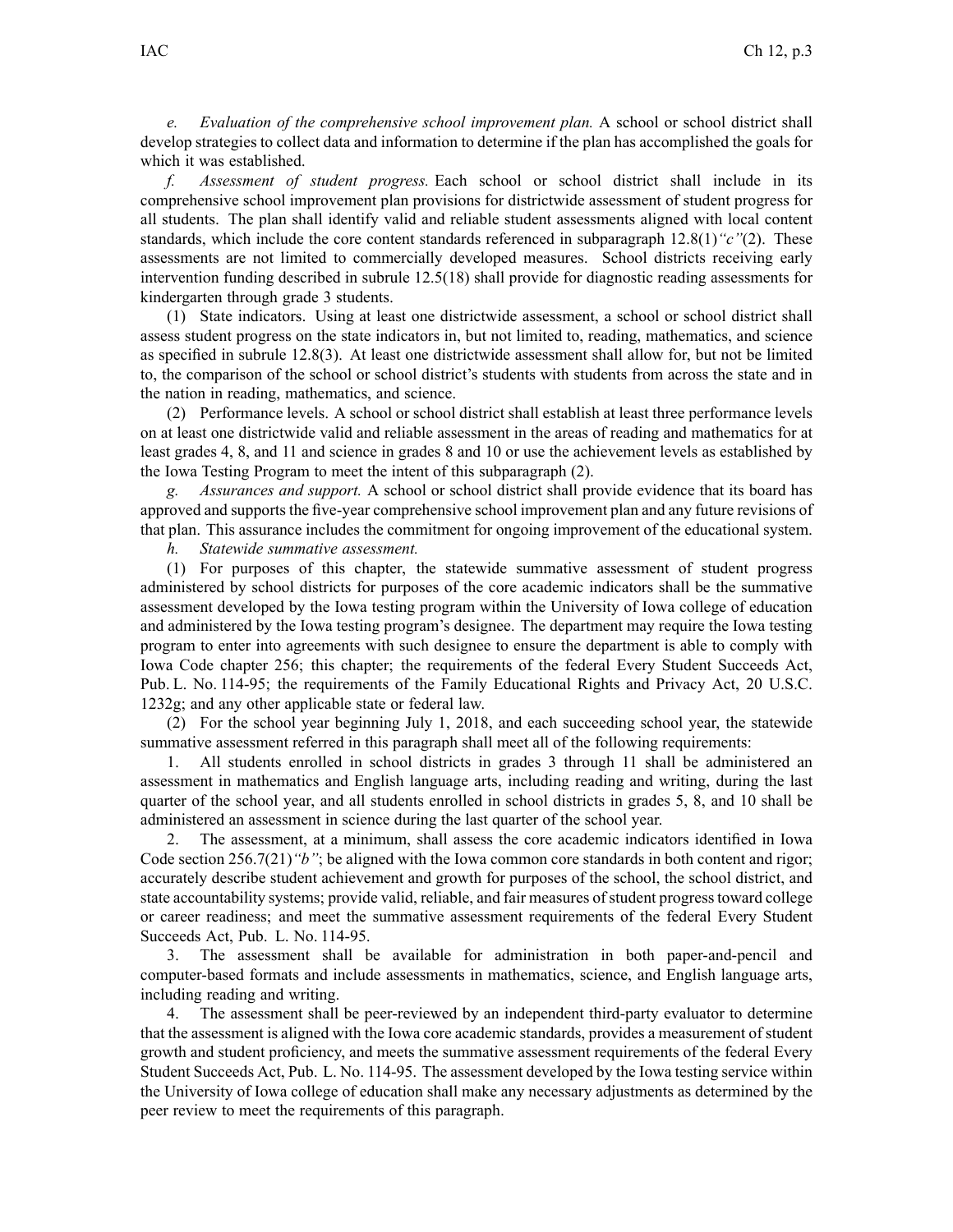5. The costs of complying with the requirement of this paragraph shall be borne by the Iowa testing program within the University of Iowa college of education.

**12.8(2)** *Submission of <sup>a</sup> comprehensive school improvement plan.* A school or school district shall submit to the department and respective area education agency <sup>a</sup> multiyear comprehensive school improvement plan on or before September 15, 2000. Beginning July 1, 2001, <sup>a</sup> school or school district shall submit <sup>a</sup> revised five-year comprehensive school improvement plan by September 15 of the school year following the comprehensive site visit specified in Iowa Code section [256.11](https://www.legis.iowa.gov/docs/ico/section/256.11.pdf) which incorporates, when appropriate, areas of improvement noted pursuant to subrule [12.8\(4\)](https://www.legis.iowa.gov/docs/iac/rule/281.12.8.pdf). A school or school district may, at any time, file <sup>a</sup> revised comprehensive school improvement plan with the department and respective area education agency.

**12.8(3)** *Annual reporting requirements.* A school or school district shall, at minimum, repor<sup>t</sup> annually to its local community about the progress on the state indicators and other locally determined indicators.

*a. State indicators.* A school or school district shall collect data on the following indicators for reporting purposes:

(1) The percentage of all fourth, eighth, and eleventh grade students achieving proficient or higher reading status using at least three achievement levels and by gender, race, socioeconomic status, students with disabilities, and other subgroups as required by state or federal law.

(2) The percentage of all fourth, eighth, and eleventh grade students achieving proficient or higher mathematics status using at least three achievement levels and for gender, race, socioeconomic status, students with disabilities, and other subgroups as required by state or federal law.

(3) The percentage of all eighth and tenth grade students achieving proficient or higher science status using at least three achievement levels.

(4) The percentage of students considered as dropouts for grades 7 to 12 by gender, race, students with disabilities, and other subgroups as required by state or federal law.

(5) The percentage of high school seniors who intend to pursue postsecondary education/training.

(6) The percentage of high school students achieving <sup>a</sup> score or status on <sup>a</sup> measure indicating probable postsecondary success. This measure should be the measure used by the majority of students in the school, school district, or attendance center who plan to attend <sup>a</sup> postsecondary institution.

(7) The percentage of high school graduates who complete <sup>a</sup> core program of four years of English-language arts and three or more years each of mathematics, science, and social studies.

*b. Annual progress report.* Each school or school district shall submit an annual progress repor<sup>t</sup> to its local community, its respective area education agency, and the department. That repor<sup>t</sup> shall be submitted to the department by September 15, 2000, and by September 15 every year thereafter. The repor<sup>t</sup> shall include, but not be limited to, the following information:

(1) Baseline data on at least one districtwide assessment for the state indicators described in subrule [12.8\(3\)](https://www.legis.iowa.gov/docs/iac/rule/281.12.8.pdf). Every year thereafter the school or school district shall compare the annual data collected with the baseline data. A school or school district is not required to repor<sup>t</sup> to the community about subgroup assessment results when <sup>a</sup> subgroup contains fewer than ten students at <sup>a</sup> grade level. A school or school district shall repor<sup>t</sup> districtwide assessment results for all enrolled and tuitioned-in students.

(2) Locally determined performance levels for at least one districtwide assessment in, at <sup>a</sup> minimum, the areas of reading, mathematics, and science. Student achievement levels as defined by the Iowa Testing Program may be used to fulfill this requirement.

(3) Long-range goals to improve student achievement in the areas of, but not limited to, reading, mathematics, and science.

(4) Annual improvement goals based on at least one districtwide assessment in, at <sup>a</sup> minimum, the areas of reading, mathematics, and science. One annual improvement goal may address all areas, or individual annual improvement goals for each area may be identified. When <sup>a</sup> school or school district does not meet its annual improvement goals for one year, it shall include in its annual progress repor<sup>t</sup> the actions it will take to meet annual improvement goals for the next school year.

(5) Data on multiple assessments for reporting achievement for all students in the areas of reading and mathematics by September 15, 2001, and for science by September 15, 2003.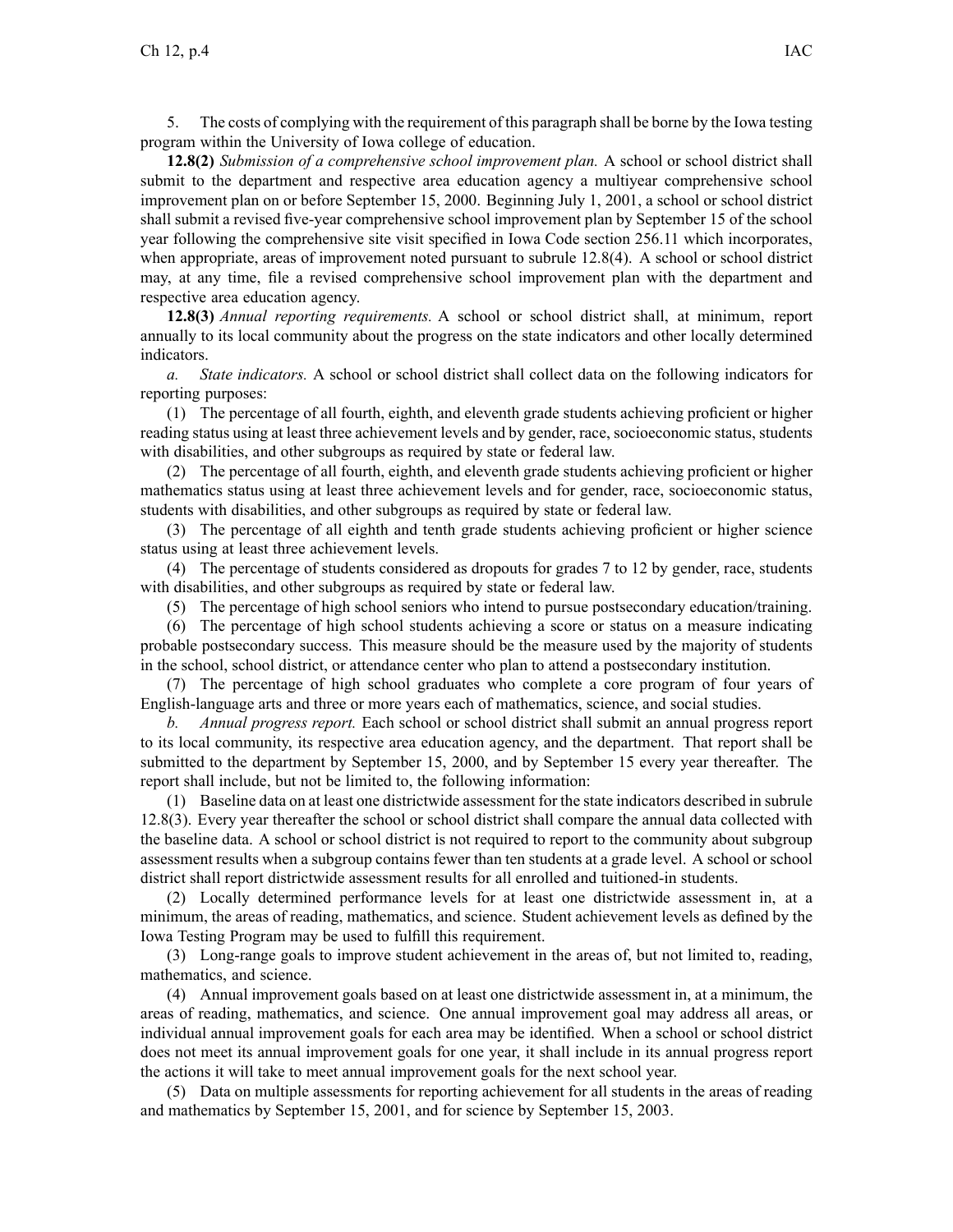(6) Results by individual attendance centers, as appropriate, on the state indicators as stated in subrule [12.8\(3\)](https://www.legis.iowa.gov/docs/iac/rule/281.12.8.pdf) and any other locally determined factors or indicators. An attendance center, for reporting purposes, is <sup>a</sup> building that houses students in grade 4 or grade 8 or grade 11.

(7) Progress with the use of technology as required by Iowa Code section [295.3](https://www.legis.iowa.gov/docs/ico/section/295.3.pdf). This requirement does not apply to accredited nonpublic schools.

(8) School districts are encouraged to provide information on the reading proficiency of kindergarten through grade 3 students by grade level. However, all school districts receiving early intervention block gran<sup>t</sup> funds shall repor<sup>t</sup> to the department the progress toward achieving their early intervention goals.

(9) Other reports of progress as the director of the department requires and other reporting requirements as the result of federal and state program consolidation.

**12.8(4)** *Accreditation, monitoring, and enforcement.* The state board shall establish, and the department shall use, for the school year commencing July 1, 2021, and each succeeding school year, an accreditation, monitoring, and enforcement process for school districts and nonpublic schools seeking accreditation pursuan<sup>t</sup> to this chapter. The process established shall include all of the following requirements.

*a. Phase I monitoring.*

(1) Phase I monitoring shall consist of annual monitoring by the department of all accredited schools and school districts for compliance with state and federal school laws, regulations, and rules adopted by the state board under Iowa Code chapter [17A](https://www.legis.iowa.gov/docs/ico/chapter/17A.pdf), including but not limited to the following:

1. Accreditation standards adopted by the state board as provided in this chapter.

2. Fiscal compliance.

3. Federal education laws including but not limited to the federal Elementary and Secondary Education Act of 1965, and the federal Individuals with Disabilities Education Act, 20 U.S.C. §1400 et seq., as amended.

4. The federal Civil Rights Act of 1964 and Iowa Code chapter [216](https://www.legis.iowa.gov/docs/ico/chapter/216.pdf).

5. All other requirements of this chapter applicable to accredited schools and school districts.

(2) Phase I monitoring may include but shall not be limited to the following:

1. One or more desk audits requiring submission of information to the department in <sup>a</sup> manner and on forms prescribed by the department.

2. One or more remote or on-site visits to schools or school districts to address accreditation issues identified in <sup>a</sup> desk audit. Such <sup>a</sup> visit may be conducted by an individual departmental consultant or may be <sup>a</sup> comprehensive site visit by <sup>a</sup> team of departmental consultants and other subject-matter professionals.

3. A review of district finances by department staff or <sup>a</sup> neutral third party.

4. A review of local school board policies and procedures by department staff or <sup>a</sup> neutral third party.

(3) The department shall provide <sup>a</sup> public repor<sup>t</sup> annually of findings of noncompliance and required corrective actions for each accredited school and school district. The purpose of the phase I process is to bring schools and school districts into minimum compliance with federal and state laws, regulations, and rules, and no citation or corrective action may be designed to require more than minimum compliance.

(4) The department shall provide <sup>a</sup> written repor<sup>t</sup> annually to the state board of any monitoring review resulting in multiple or substantial findings of noncompliance or noncompliance findings that remain uncorrected for more than 30 days pas<sup>t</sup> the deadline set by the department for correction.

(5) The department shall eliminate duplicative reporting on the par<sup>t</sup> of schools and school districts for phase I monitoring, and is prohibited from collecting information notspecifically permitted by federal or state law, regulation, or rule.

(6) Enforcement actions under phase I monitoring are limited to actions permitted pursuan<sup>t</sup> to subparagraphs [12.8\(4\)](https://www.legis.iowa.gov/docs/iac/rule/281.12.8.pdf)*"c"*(2) and [12.8\(4\)](https://www.legis.iowa.gov/docs/iac/rule/281.12.8.pdf)*"c"*(3). Violations of federal legal requirements shall follow the procedures and limitations of the governing federal statute and regulations.

*b. Phase II monitoring.*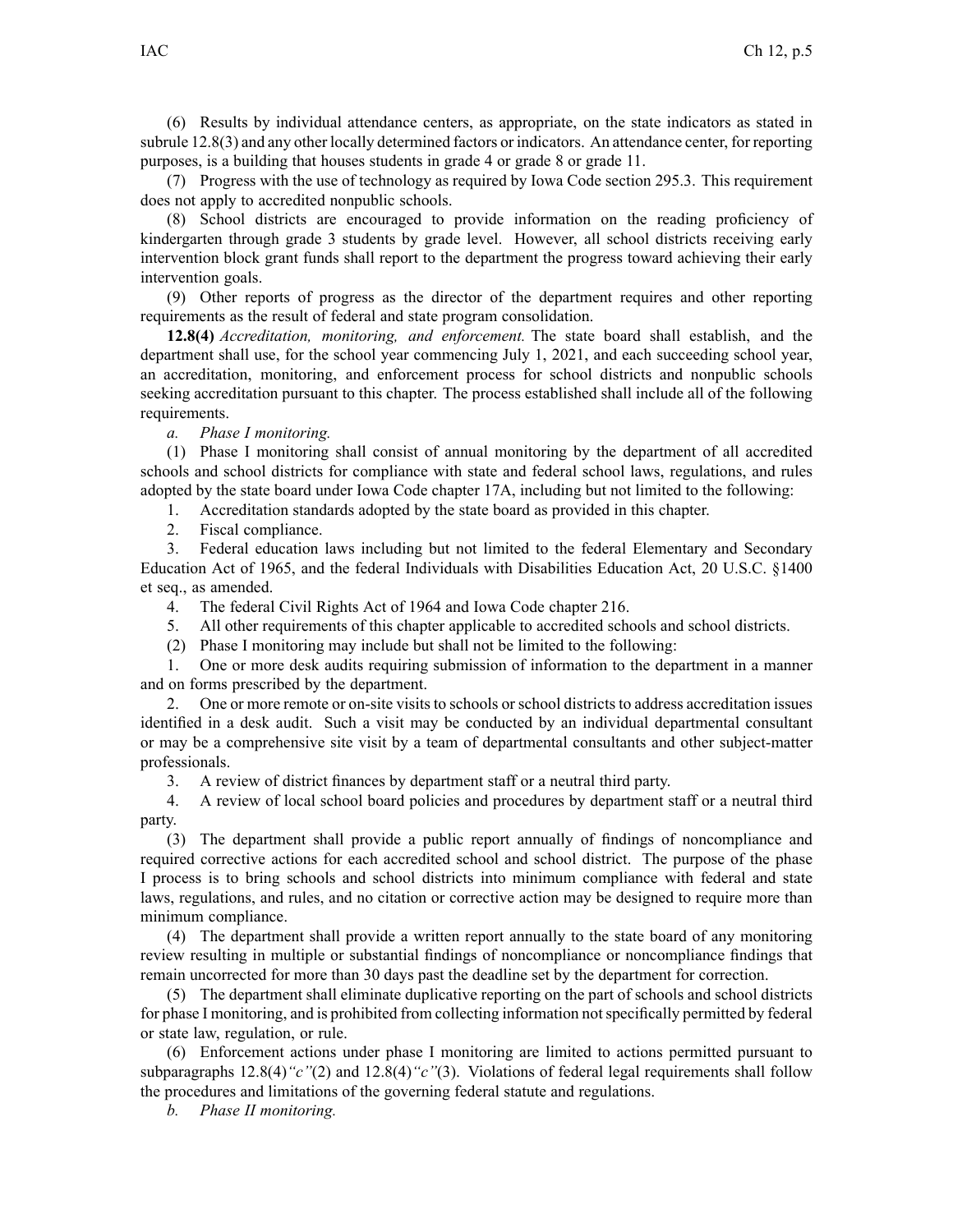(1) Phase II monitoring shall take place when any of the following conditions are present:

1. When either the annual monitoring or the biennial on-site visit of phase I indicates that an accredited school or school district is deficient and fails to be in compliance with accreditation standards.

2. In response to <sup>a</sup> petition filed with the director requesting such an accreditation committee visitation that is signed by eligible electors residing in the school district equal in number to at least 20 percen<sup>t</sup> of the registered voters of the school district.

3. In response to <sup>a</sup> petition filed with the director requesting such an accreditation committee visitation that is signed by 20 percen<sup>t</sup> or more of the parents or guardians who have children enrolled in the school or school district.

4. At the direction of the state board.

5. When the school budget review committee submits to the department <sup>a</sup> recommendation for <sup>a</sup> fiscal review pursuan<sup>t</sup> to Iowa Code section [257.31\(18\)](https://www.legis.iowa.gov/docs/ico/section/257.31.pdf).

(2) Phase II monitoring shall consist of <sup>a</sup> full desk audit of all monitoring requirements and an on-site visit to the school or school district for the purpose of determining the extent of noncompliance; the reason for lack of correction, if applicable; and <sup>a</sup> recommendation for corrective action to the director and the state board.

(3) Phase II monitoring requires the use of an accreditation committee appointed by the director. The accreditation committee shall be made up primarily of department staff but may reques<sup>t</sup> the assistance of third-party specialists at the discretion of the director. An accreditation committee visit to <sup>a</sup> nonpublic school requires membership on the committee from nonpublic school instructional or administrative staff or board members. A member of <sup>a</sup> committee shall not have <sup>a</sup> direct interest in the school district or nonpublic school being visited.

(4) After visiting the school district or nonpublic school, the accreditation committee shall, within 30 days, determine whether the accreditation standards have been met and shall make <sup>a</sup> repor<sup>t</sup> to the director, together with <sup>a</sup> recommendation on what enforcement actions, if any, should be recommended to the state board.

*c. Enforcement.*

(1) The department shall enforce the laws, regulations, and rules applicable to school districts and nonpublic schools consistent with the process outlined in this subrule. The department shall coordinate its enforcement of Iowa Code chapter [216](https://www.legis.iowa.gov/docs/ico/chapter/216.pdf) with the Iowa state civil rights commission to reduce duplication of efforts.

(2) If, after having an opportunity to correct, if permitted, <sup>a</sup> school district is found to be in noncompliance with federal education laws including but not limited to the federal Elementary and Secondary Education Act of 1965; the federal Individuals with Disabilities Education Act, 20 U.S.C. §1400 et seq., as amended; the federal Civil Rights Act of 1964; or Iowa Code chapter [216](https://www.legis.iowa.gov/docs/ico/chapter/216.pdf); or Iowa Code section [279.73](https://www.legis.iowa.gov/docs/ico/section/279.73.pdf) or [279.74](https://www.legis.iowa.gov/docs/ico/section/279.74.pdf), the director shall recommend, and the state board may do, one of the following within 30 days of the finding of noncompliance:

1. Impose conditions on funding provided to <sup>a</sup> school district, including directing the use ofschool district funds and designating the school district <sup>a</sup> high-risk grantee under 2 CFR §200.207.

2. Withhold paymen<sup>t</sup> of state or federal funds to <sup>a</sup> school district, in whole or in part, until noncompliance is corrected. Initial withholding of state funds is at the discretion of the director for <sup>a</sup> period of 60 calendar days, after which it is subject to approval of the state board every 60 calendar days. Withholding of federal funds is subject to the governing federal statute or regulation.

(3) The director may use any of the following permitted enforcement mechanisms and shall exercise discretion to ensure that enforcement actions are proportionate to school district or nonpublic school noncompliance:

1. Advise the school district or nonpublic school on the availability of appropriate technical assistance.

2. Require the school district or nonpublic school to complete <sup>a</sup> corrective action plan or plan for improvement by <sup>a</sup> reasonable deadline.

3. Recommend <sup>a</sup> phase II visit to the school district or nonpublic school to the state board.